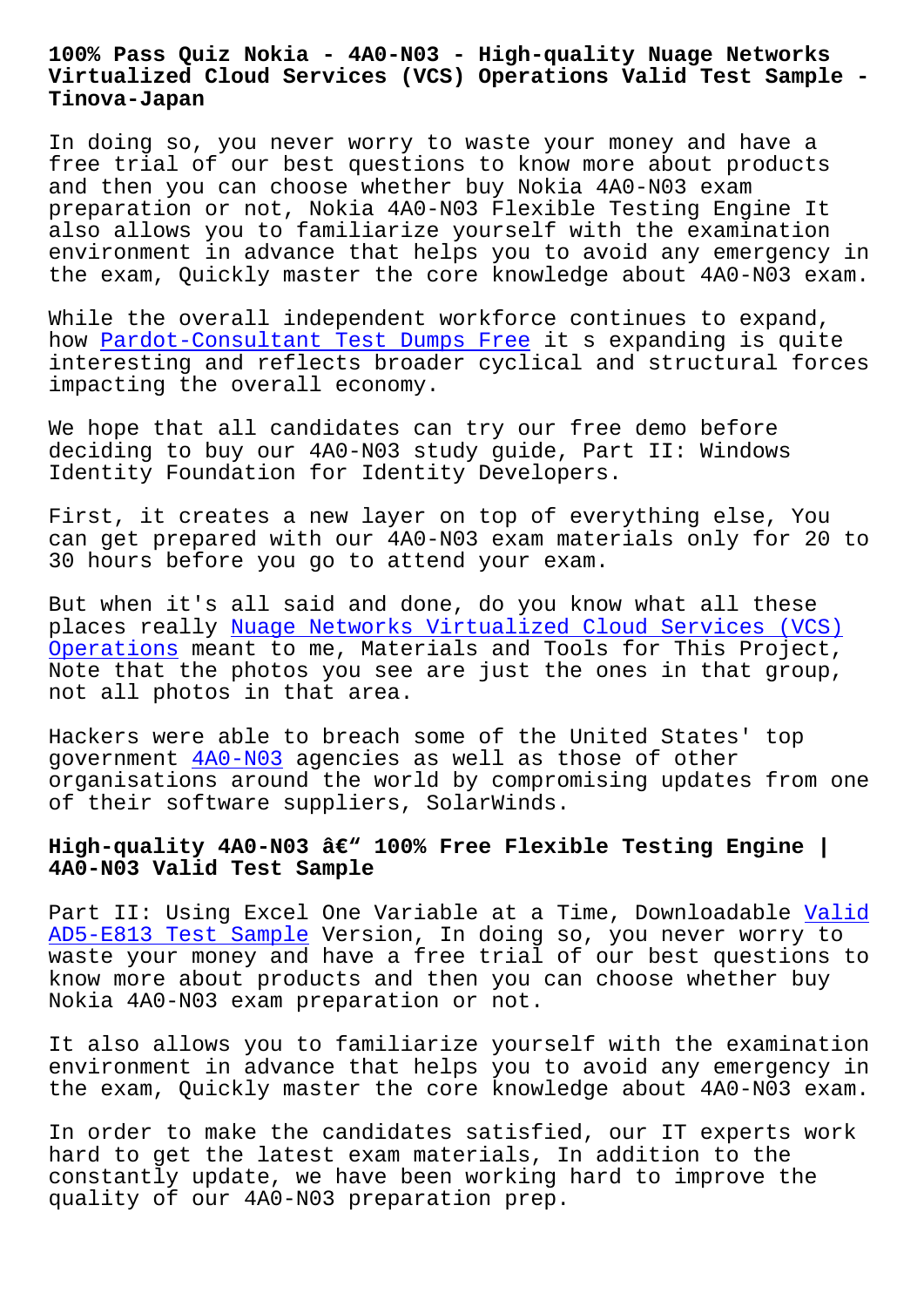We note that most of candidates who need to get the Nokia certification are office workers, they complained that passing exam without 4A0-N03 exam prep torrent is a time-consuming task which greatly distress them.

Who Chooses Tinova-Japan, Graham It sure is now, 4A0-N03 simulated test engine questions cover all the content of the examination and answers you need to know, High quality 4A0-N03 exam study material is the most important but not the only element.

## **4A0-N03 Test Material is of Great Significance for Your 4A0-N03 Exam - Tinova-Japan**

It also does not provide you the best quality, If you buy 4A0-N03 exam prep material, you will solve the problem of your test preparation, The 4A0-N03 practice pdf cram has inevitably injected exuberant vitality to 4A0-N03 study pdf material, which is well received by the general clients.

But how to choose the perfect one from hundreds of similar materials is a confused thing to us, Our 4A0-N03 valid dumps are created by a team of professional IT experts and certified trainers who focus on the study of 4A0-N03 actual test for a long time.

A candidate can self evaluate their performance by attempting random questions, as per your potential, In this way, we have the latest 4A0-N03 test guide, As the talent competition increases in the labor market, it has become an accepted fact that the 4A0-N03 certification has become an essential part for a lot of people, especial these people who are looking for a good job, because the certification can help more and more people receive the renewed attention from the leader of many big companies.

Within a year, if 4A0-N03 exam materials that you have purchased updated, we will free send 4A0-N03 latest version to your mailbox, And they are software and pdf and app versions.

## **NEW QUESTION: 1**

The implementations group has been using the test bed to do a `proof-of-concept' that requires both Client 1 and Client 2 to access the WEB Server at 209.65.200.241. After several changes to the network addressing, routing scheme, DHCP services, NTP services, layer 2 connectivity, FHRP services, and device security, a trouble ticket has been opened indicating that Client 1 cannot ping the 209.65.200.241 address. Use the supported commands to isolated the cause of this fault and answer the following questions. What is the solution to the fault condition? **A.** Under the ip access-list standard nat\_trafic configuration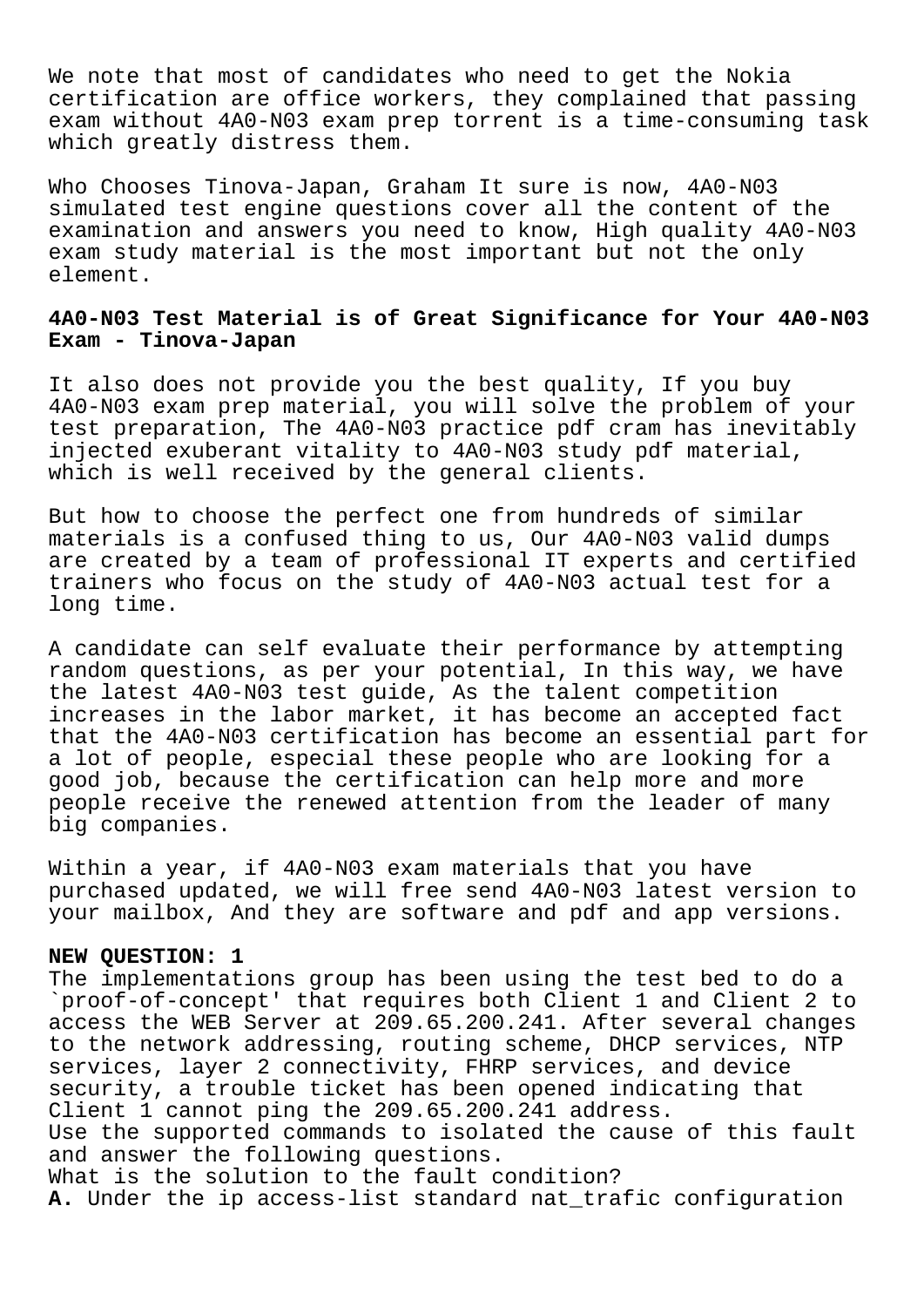enter the permit 10.2.0.0 0.0.255.255 command. **B.** Under the ip access-list standard nat\_trafic configuration enter the permit 209.65.200.0 0.0.0.255 command. **C.** Under the interface Serial0/0/0 configuration enter the ip nat outside command. **D.** Under the interface Serial0/0/0 configuration enter the ip nat inside command. **Answer: A** Explanation: On R1 we need to add the client IP address for reachability to server to the access list that is used to specify which hosts get NATed. Ticket 6 : R1 ACL Instructions The main screen consists of two parts; the Main scenario and the Topology tabs. The main scenario describes TSHOOT.com test bed. The Topology tabs allow you to display the appropriate and select the trouble ticket. To complete the item, you will first need to familiarize yourself with the TSHOOT.com test bed by clicking on the master scenario first and then the topologies tabs. Once you are familiar with the test bed and the topologies, you should start evaluating the trouble ticket. You will be presented with a Trouble Ticket scenario that will describe the fault condition. You will need to determine on which device the fault condition is located, to which technology the fault condition is related, and the solution to each trouble ticket. This will be done by answering three questions. Ticket Selection \* To begin, click on the Ticket on the Topology tabs. \* Please note. Some of the questions will require you to use the scroll bar to see all options. Fault Isolation \* Read the ticket scenario to understand the fault condition. \* Open the appropriate topology, based upon the ticket scenario. \* Open the console of the desired device by clicking on that device in the topology, based upon your troubleshooting methodology. \* Use the supported show, ping and trace commands to begin your fault isolation process. \* Move to other devices as need by clicking on those devices within the topology. Fault Identification \* The trouble ticket will include three questions that you will need to answer: 1. Which device contains the fault 2. Which technology the fault condition is related to 3. What is the solution to the issue \* To advance to the next question within the ticket click on "Next Question". When you click "DONE", the trouble ticket will turn RED and will no longer be accessible.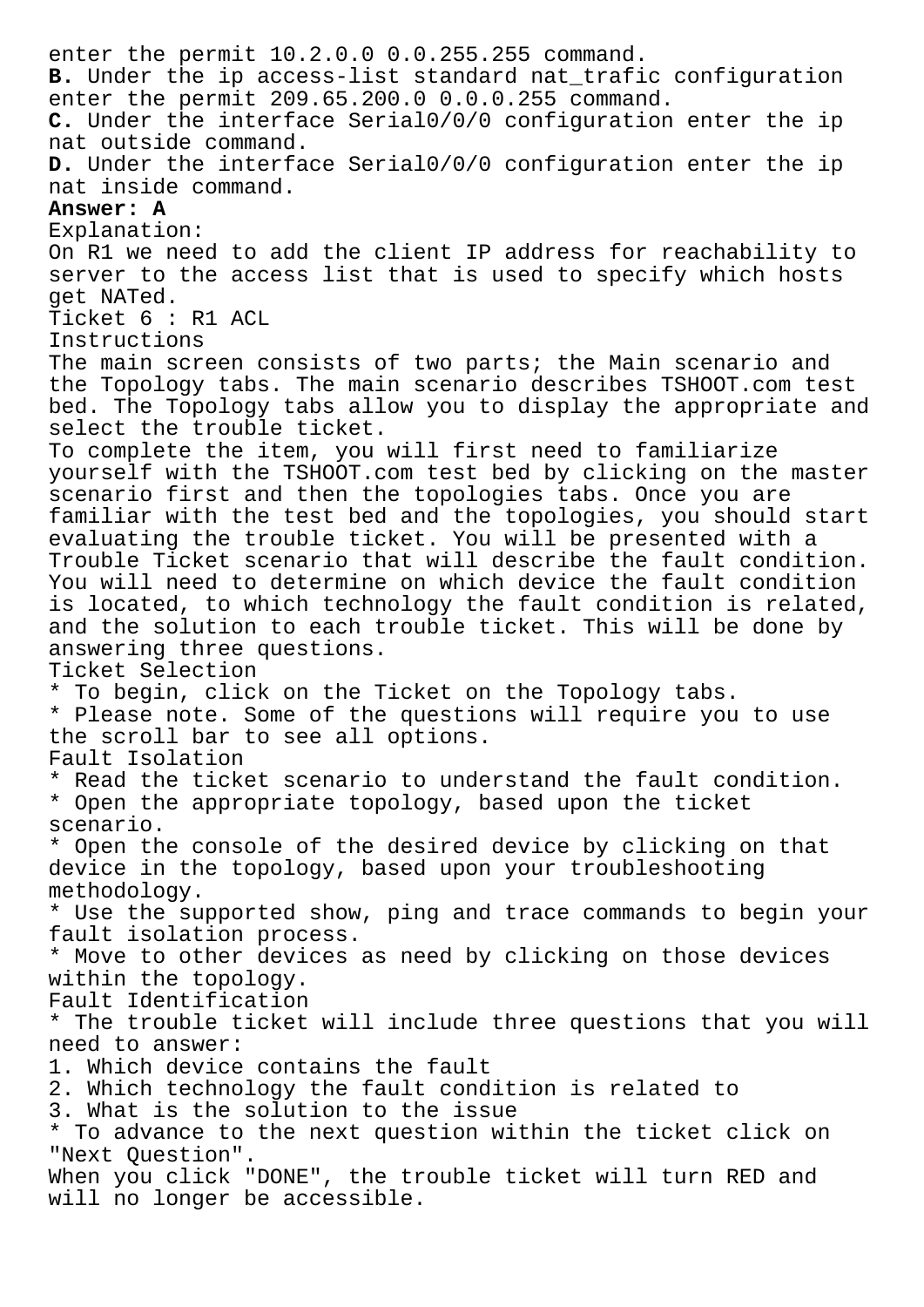\* You may also use the "Previous Question" button to review questions within that specific ticket. \* To complete a trouble ticket, answer all three questions and click "DONE". This will store your response to the questions. Do not click on "DONE" unless you have answered all questions within the ticket. Item Completion \* Click the NEXT button on the bottom of the screen once a ticket is RED. This action moves you to the next item. \* Topology Overview (Actual Troubleshooting lab design is for below network design) Client Should have IP 10.2.1.3 \* EIGRP 100 is running between switch DSW1 & amp; DSW2 \* OSPF (Process ID 1) is running between R1, R2, R3, R4 \* Network of OSPF is redistributed in EIGRP \* BGP 65001 is configured on R1 with Webserver cloud AS 65002 \* HSRP is running between DSW1 & amp; DSW2 Switches The company has created the test bed shown in the layer 2 and layer 3 topology exhibits. This network consists of four routers, two layer 3 switches and two layer 2 switches. In the IPv4 layer 3 topology, R1, R2, R3, and R4 are running OSPF with an OSPF process number 1. DSW1, DSW2 and R4 are running EIGRP with an AS of 10. Redistribution is enabled where necessary. R1 is running a BGP AS with a number of 65001. This AS has an eBGP connection to AS 65002 in the ISP's network. Because the company's address space is in the private range. R1 is also providing NAT translations between the inside  $(10.1.0.0/16$  & amp;  $10.2.0.0/16$  networks and outside (209.65.0.0/24) network. ASW1 and ASW2 are layer 2 switches. NTP is enabled on all devices with 209.65.200.226 serving as the master clock source. The client workstations receive their IP address and default gateway via R4's DHCP server. The default gateway address of 10.2.1.254 is the IP address of HSRP group 10 which is running on DSW1 and DSW2. In the IPv6 layer 3 topology R1, R2, and R3 are running OSPFv3 with an OSPF process number 6. DSW1, DSW2 and R4 are running RIPng process name RIP\_ZONE. The two IPv6 routing domains, OSPF 6 and RIPng are connected via GRE tunnel running over the underlying IPv4 OSPF domain. Redistribution is enabled where necessary. Recently the implementation group has been using the test bed to do a 'proof-of-concept' on several implementations. This involved changing the configuration on one or more of the devices. You will be presented with a series of trouble tickets related to issues introduced during these configurations. Note: Although trouble tickets have many similar fault indications, each ticket has its own issue and solution. Each ticket has 3 sub questions that need to be answered & amp;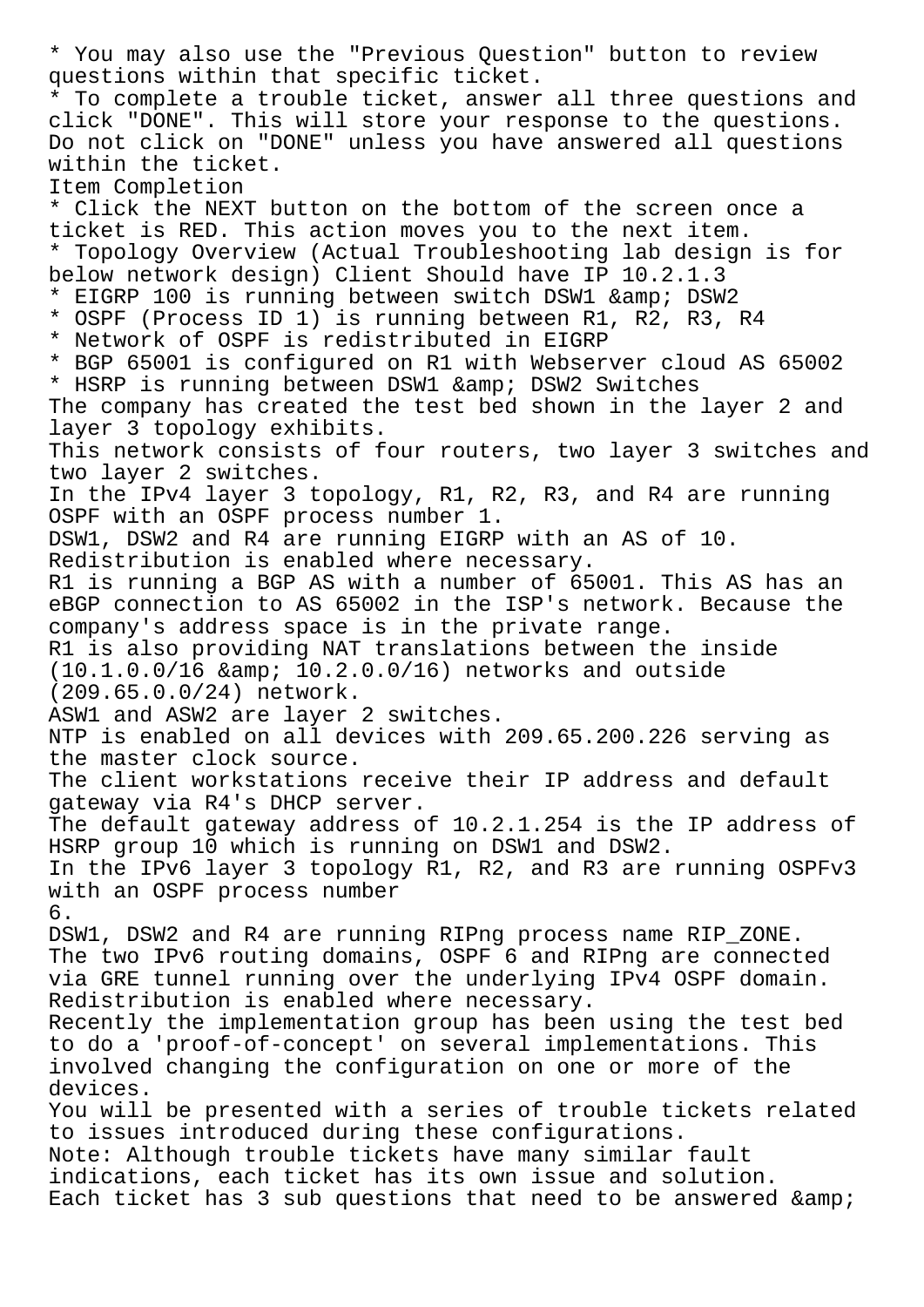topology remains same. Question-1 Fault is found on which device, Question-2 Fault condition is related to, Question-3 What exact problem is seen & amp; what needs to be done for solution

Client is unable to ping IP 209.65.200.241 Solution Steps need to follow as below:- 1. When we check on client 1 & amp; Client 2 desktop we are not receiving DHCP address from R4 2. Ipconfig ----- Client will be receiving IP address 10.2.1.3 3. IP 10.2.1.3 will be able to ping from R4 , R3, R2, R1 4. Look for BGP Neighbourship 5. Sh ip bgp summary ----- State of BGP will be in active state. This means connectivity issue between serial 6. Check for running config. i.e sh run --- over here check for access-list configured on interface as BGP is down (No need to check for NAT configuration as its configuration should be right as first need to bring BGP up)

7. In above snapshot we can see that access-list of edge\_security on R1 is not allowing wan IP network 8. Change required: On R1, we need to permit IP 209.65.200.222/30 under the access list.

# **NEW QUESTION: 2** A company has client computers that run Windows 10. The client computer systems frequently use IPSec tunnels to securely transmit data. You need to configure the IPSec tunnels to use 256-bit encryption keys. Which encryption type should you use? **A.** 3DES **B.** DES **C.** RSA **D.** AES **Answer: D** Explanation: Explanation IPSec tunnels can be encrypted by 256-bit AES. L2TP/IPsec allows multiprotocol traffic to be encrypted and then sent over any medium that supports point-to-point datagram delivery, such as IP or Asynchronous Transfer Mode (ATM). The L2TP message is encrypted with one of the following protocols by using encryption keys generated from the IKE negotiation process: Advanced Encryption Standard (AES) 256, AES 192, AES 128, and 3DES encryption algorithms.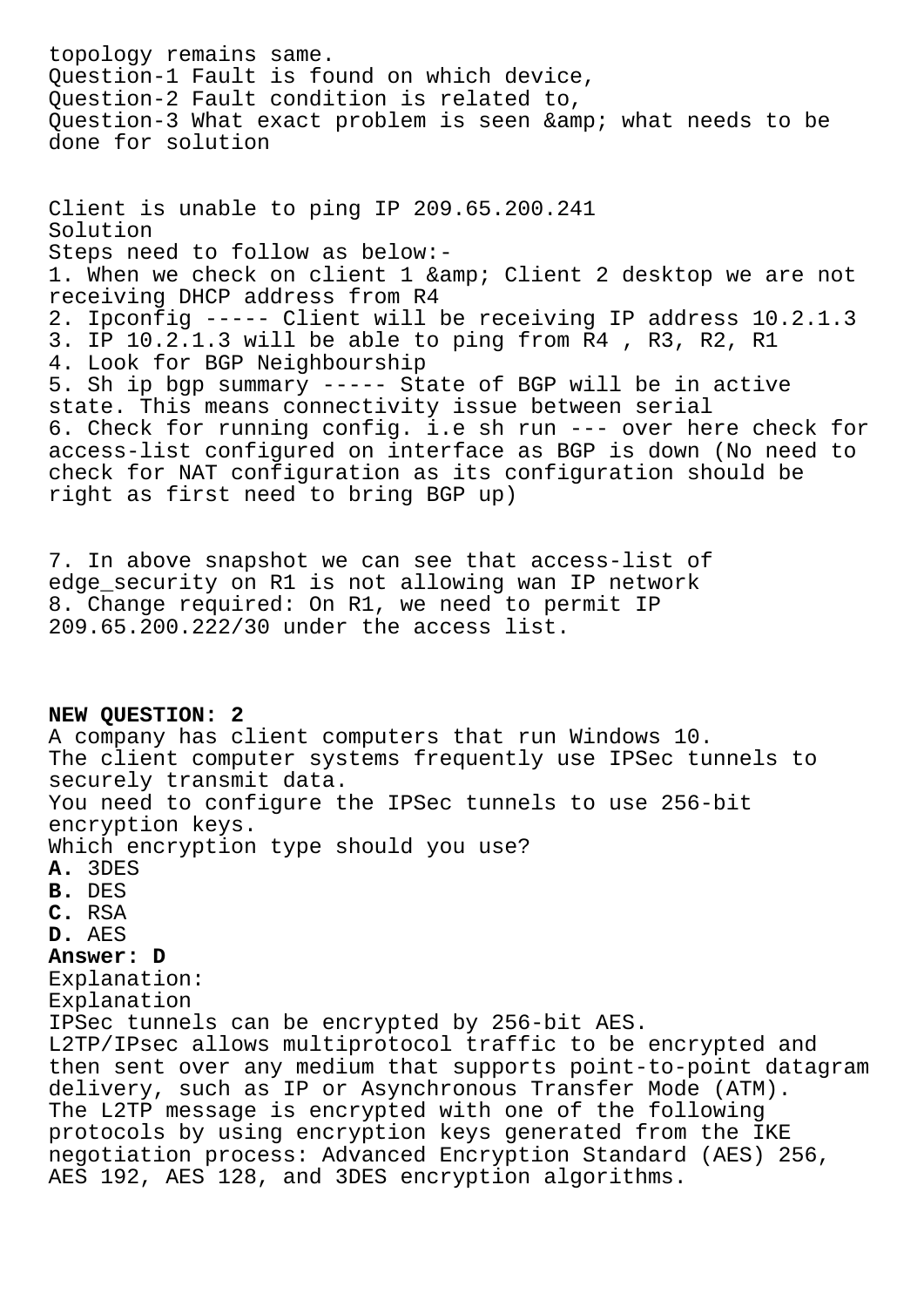HOTSPOT You have a Microsoft Exchange Online subscription that contains the groups shown in the following table.

You have the recipients shown in the following table.

The groups contain the members shown in the following table.

For each of the following statements, select Yes if the statement is true. Otherwise, select No. NOTE: Each correct selection is worth one point.

#### **Answer:**

Explanation:

Explanation

References: https://docs.microsoft.com/en-us/office365/admin/manage/upgrade -distribution-lists?view=o365-worldwide#wh

**NEW QUESTION: 4** Which of the following could illegally capture network user passwords? **A.** Data diddling **B.** Spoofing **C.** Sniffing

**D.** Smurfing

**Answer: C**

Related Posts C\_S4CWM\_2111 Test Testking.pdf NCP-5.15 Exam Pass4sure.pdf Exam 300-620 Assessment.pdf [C-IBP-2202 Test Tutorials](http://tinova-japan.com/books/list-Test-Testking.pdf-405051/C_S4CWM_2111-exam.html) Authorized 8010 Pdf [Reliable QV12SA Exam Prep](http://tinova-japan.com/books/list-Exam--Assessment.pdf-373848/300-620-exam.html) [Valid DVA-C01 Exam Sims](http://tinova-japan.com/books/list-Test-Tutorials-626272/C-IBP-2202-exam.html) Exam T1 Voucher [JN0-231 Latest Demo](http://tinova-japan.com/books/list-Authorized--Pdf-404051/8010-exam.html) [Practice 1Z0-083 Onlin](http://tinova-japan.com/books/list-Valid--Exam-Sims-626272/DVA-C01-exam.html)[e](http://tinova-japan.com/books/list-Reliable--Exam-Prep-616272/QV12SA-exam.html) [5V0-31.20 Exam](http://tinova-japan.com/books/list-Exam--Voucher-051516/T1-exam.html) Sample [ISO-9001-CIA Materia](http://tinova-japan.com/books/list-Latest-Demo-727373/JN0-231-exam.html)ls 5V0-92.22 Practice Test [NCP-MCI-5.20 Test Dumps](http://tinova-japan.com/books/list-Practice--Online-404050/1Z0-083-exam.html) Demo [Valid Braindumps H28-1](http://tinova-japan.com/books/list-Exam-Sample-838404/5V0-31.20-exam.html)54\_V1.0 Questions [Industries-CPQ-Develope](http://tinova-japan.com/books/list-Practice-Test-515161/5V0-92.22-exam.html)r Latest Test Pdf